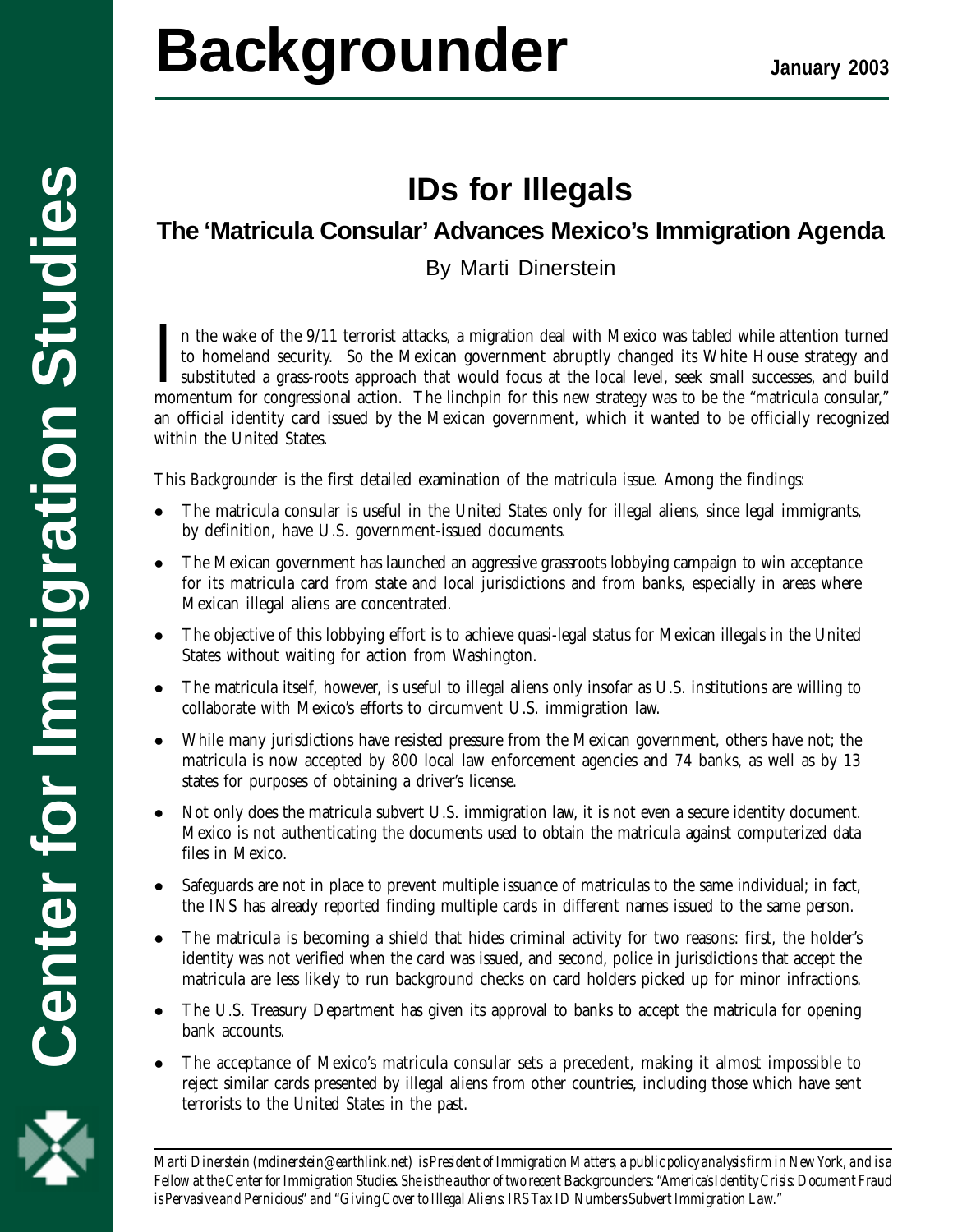Mexico's voter registration card contains a fingerprint and would have been counterproductive to Mexico's aim of avoiding deportation of its citizens. Anyone caught crossing the border without permission is fingerprinted and penalties rise for repeat offenders.

Early in September 2001, the Mexican government had every expectation that it would soon achieve its principal foreign policy goal — a comprehensive migration agreement with the United States that would create new guest worker programs, exempt Mexico from visa limits, and "regularize" the immigration status of the estimated three to five million Mexicans already living in the United States illegally.

After 9/11, public and congressional opposition in the United States to an illegal-alien amnesty hardened and made such a deal impossible. In its place, Mexico sought piecemeal changes, centered on gaining acceptance in the United States for the "matricula consular." But Mexico's new approach has become a direct challenge to U.S. sovereignty  $-$  by aggressively lobbying state and local governments, Mexico is changing America's de facto immigration policy in lieu of congressional action. And it has been doing so while the U.S. government watched — or even gave its tacit consent.

## Rebirth of the Matricula

The issue of secure identification became a national concern in the United States after it was discovered that all 19 9/11 hijackers had valid or fake Social Security numbers and 18 of the 19 had authentic or phony driver's licenses or motor vehicle ID cards. There was a public outcry and steps were taken to tighten the eligibility requirements for both Social Security cards and driver's licenses. It has became common operating procedure for ID to be required in order to enter certain buildings, gain access to secure areas at airports, and attend high-profile public activities, like New Year's Eve in Times Square. Life became even more difficult for the undocumented, the majority of whom are Mexicans.

Wanting to ensure that its nationals could illegally remain in the United States with as little hassle as possible, the Fox government turned its attention to providing them with Mexican identification that would be accepted by U.S. authorities.

Simply providing passports was not a viable option. The United States requires Mexican citizens to obtain a visa before entering the country, a nicety ignored by people who cross our borders without permission. Possession of a Mexican passport without a visa would only highlight their illegal status.

Another option could have been Mexico's voter registration card, which is regarded as a secure identity document. It was revamped at great expense in the 1990s to stem endemic corruption in the Mexican electoral system. But that card, too, was a non-starter. It contains a fingerprint and, thus, would have been counter-productive to Mexico's aim of avoiding deportation of its citizens. Anyone caught crossing the border without permission is fingerprinted and penalties rise for repeat offenders. Knowing this, Mexican illegals often use fake identities, not wanting to have their legal name in INS arrest files. But if fingerprints match, a false identity doesn't cut it. Identity theft is a felony and subjects an offender to deportation.

So the Mexican government turned to the matricula consular, a logical choice, since it was created in 1870 specifically to help Mexican citizens living abroad get help from their local consulate if needed. In its simplest form the matricula card is an official Mexican government document that certifies the name and age of the bearer. Well over one million matriculas were already in circulation in the United States before the September 2001 terrorist attacks. Even though those cards contain no security features, they remain valid, according to a consulate official in New York.<sup>1</sup>

In an audacious political maneuver, Mexico decided to try to turn the matricula consular into a vehicle to achieve quasi-legal status for its undocumented population in the United States. Its strategy was two-pronged. First, it needed to convince U.S. authorities that the matricula was secure identification. Second, it planned an aggressive grassroots lobbying campaign to win acceptance for it at the local and state level, especially in areas where large numbers of Mexicans resided and were, in fact, members of the community.

**New matricula contains useful information and offers protection against counterfeiting.** The new matricula card was first introduced in major metropolitan areas in March 2002 and gradually was made available in consulate areas throughout the United States. It is wallet-sized, making it easy to carry on a daily basis. It is generally valid for five years and is bargain-priced at \$28. The card contains the name, date and place of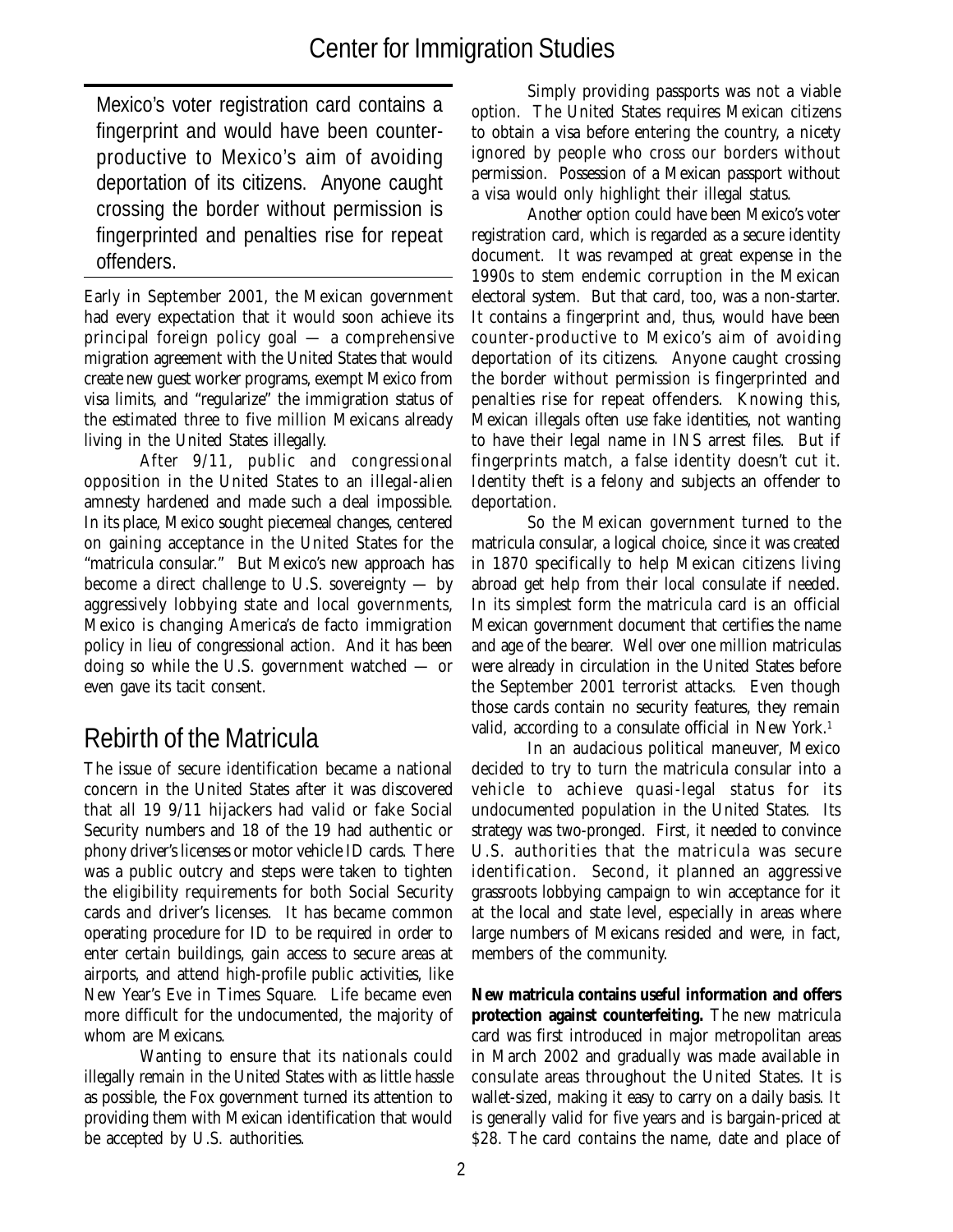birth, a current photograph, and the holder's signature. A new feature is inclusion of a U.S. address, which is information banks require and the police also want, even if someone is simply reporting a crime. A current address also is required to obtain local social services and access to community facilities.

Another new addition is the telephone number of the local Mexican consulate office, which is provided for two reasons. First, it is a way that local officials can verify the card's authenticity. Second, it is a reminder to the police that a Mexican national in trouble has a right to call his or her consulate office for assistance.

In designing the new card, Mexico put emphasis on features to prevent counterfeiting. Some of them are visible, like the patterned green security paper and an "advantage seal" that in natural light changes color from green to brown and is superimposed over the bearer's photograph.

Other anti-forging features are visible only in florescent or infrared light and others require a hightech decoder to be seen. "At one angle, the decoder reveals the bearer's name over the phograph. From other angles, the decoder reveals the bearer's birth date and the letters 'SRE,' initials of the Secretaria de Relaciones Exteriores, the Mexican agency responsible for issuing the card."2

The Mexican government calls the new matricula card the "high security consular ID." This phrase is used in conjunction with descriptions of its anti-forgery technology.

The counterfeiting safeguards certainly add to the matricula's reliability, but they are not a substitute for other security measures, some of which Mexico has used to promote the matricula but has not yet delivered.

#### Matricula not Secure

**Mexico is not authenticating breeder documents.** For an identity card to be secure, the "breeder" documents provided must be authenticated to guard against identity fraud. Safeguards must also be in place to ensure that the goal of one person, one identity, one card is met.

This issue is particularly complicated for the Mexican government, which is fully aware that its nationals commit document and identity fraud to remain in the United States. Previously, this issue was not of concern to them; but now, the Mexican government is warning its citizens against this practice.3

To guard against fraud, Mexico requires that applicants for the matricula appear in person to have their photograph taken and to submit identity

documents and proof of residence in the geographic region served by the consulate issuing the card.

An original or certified copy of a Mexican birth certificate is required. Another piece of photo identification, preferably from Mexico, is also required. Consular officials say the documents they accept include a voter registration card, a military service card, or a valid passport. In the absence of a photo ID from Mexico, consular officials are granted discretion in deciding what U.S. documents to accept. Media reports have mentioned employer ID cards, motor vehicle department ID cards, and student ID cards. Concern has been expressed that the standards for issuing matriculas differ considerably from consulate to consulate.

For the matricula card to be secure, these "breeder" documents must be authenticated. And Mexico has said it was doing so.4 However, local consulates do not, and probably cannot, verify the authenticity of these documents against computerized data files in Mexico. An official at the Mexican Embassy in Washington said that it relies on the expertise of the staff in the 47 consulates to visually authenticate the documents.

The breeder documents presented by those applying for a matricula card are not electronically scanned. Instead, hard copies are made of the documents, which are kept in physical files at the appropriate consulate. So as a practical matter, the consulates have no computerized data to transmit, even if they were linked to databases in Mexico against which the matricula applicants' information could be checked.

**Issued on same-day basis, even in remote locations.** Given the sheer volume of the matriculas being issued and the physical conditions under which this is accomplished, it is easy to understand why the process is not highly automated. The "new and improved" matricula has been a runaway best seller with undocumented Mexicans living in the United States. On some days the demand exceeds the ability of the consular staffs to process all of the people waiting in long lines.

This is particularly true when mobile offices are set up to accommodate people who live in rural areas distant from the nearest consulate office. These visits are publicized within the local Mexican community and word-of-mouth travels fast. The venues for the mobile consulates are not fancy, ranging from an adult education school in Brentwood, Calif., to a tent outside the Cardunal Savings Bank in Woodstock,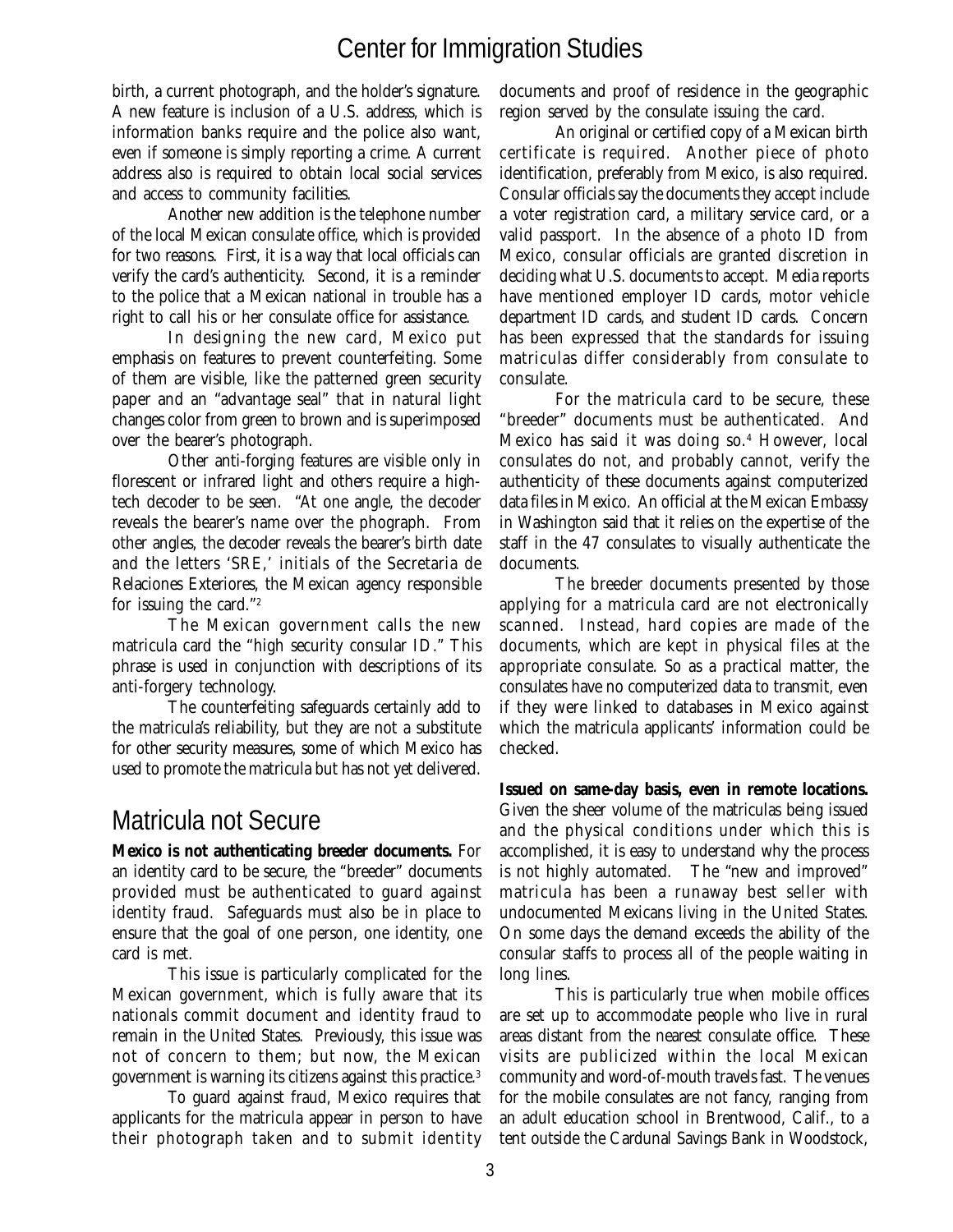Ill., to the El Rincon Vaquero trading post in West Columbia, S.C. All matriculas – even from these remote locations – are issued on a same-day basis.

For a consulate to transmit personal information about matricula applicants on an on-line, real-time basis to a confidential database maintained in Mexico would (or should) require dedicated data lines and multiple layers of communications security. It would also require that the consulate receive back almost instantaneous confirmation of the validity of the applicant's documents. For that to happen, sophisticated, costly, and time-consuming interface programming would be needed, as well as investments in communications technology and support at each consulate. The price tag would easily be in the tens of millions of dollars.

Those realities raise troubling questions and doubts about Mexico's candor when explaining the extent — and limits — of the matricula as a secure ID document.

**Safeguards not in place to prevent multiple issuance of matriculas to same individual.** Mexico had to absorb a multi-million dollar start-up investment for new equipment and technology before its 47 consulates could issue the improved matricula. That investment was required for the redesign of the card, for digital cameras to photograph each matricula applicant onsite, for technology to prevent counterfeiting, and for the equipment that actually produces the cards.

Concurrent with the issuance of each matricula, a digital file of the photograph, signature, and data elements is created. Such a file could be electronically transmitted to Mexico and matched against databases in all 47 consulates to ensure that no more than one card is issued to any individual. In its discussions with law enforcement, banking, and motor vehicle officials to gain acceptance for the matricula, Mexico has referenced this database as another security layer.

There is one big problem, however. The network is not yet operational. Estimates of when it will be available range from several months to several years. Most U.S. officials seem to feel that Mexico is serious about providing it, if for no other reason than it needs it for its own purposes. The issue seems to be a matter of timing, not intent.

But as the saying goes, timing is everything. Well over one million older matriculas, which have no security features and the data from which cannot be converted into electronic format, are still in circulation. The Mexican government announced it issued over one million matriculas in 2002. Thus, with estimates of

Mexico's illegal population in the United States ranging from three to five million people, a significant percentage of that population possess matriculas that do not meet a generally accepted definition of secure identification.

The absence of a computer network linking the 47 consulates is a serious security flaw. Possessing multiple copies of a genuine photo ID document touted as having "high security" would provide excellent cover to a host of unsavory characters.

Fraud is occurring. "One guy we arrested recently had three different matriculas with three different names. It was his picture, issued through the consulate," said an INS official in Denver. "Our one worry is that this gives someone whose intentions are bad one genuine piece of identification."5

Some Washington officials are quietly worried about graft within the 47 consulate offices. No country is immune from corrupt employees who sell identity documents for cash. But in Mexico corruption is endemic and is common throughout the government. Rumor has it that some employees simply pocket the \$28 matricula fee, paid in cash with no audit trail. Others worry that low-paid consular staff might succumb to bribes and provide matriculas to OTMs (Other Than Mexicans) engaged in drug or human smuggling or terror financing activities. These employees would be covered by diplomatic immunity.

A good reason to believe that the consular network will become a reality is that Mexico has its own reasons to prevent fraud in its issuance of the matricula. In the past, Mexico has had to guess how many of its citizens live in the United States. And it had no clue who they were or where they lived. Compiling an accurate registry of these names serves Mexico's economic, political, and foreign policy objectives.

#### Mexicans Push Matricula Acceptance

It's obvious why the matricula is so popular with Mexican illegals. It is transforming their quality of life in America. It sells itself. Mexican officials and illegal immigrant advocates repeat over and over like a mantra that the matricula does not confer legal status. They trivialize the benefits it confers, referencing library cards, video rentals, and utility services. Yet, in less than a year, the matricula has come a long way toward achieving what Mexico hoped it would — quasi-legal status for its undocumented population in areas where the matricula is widely accepted.

In localities where it is accepted as valid identification, the matricula consular has reduced the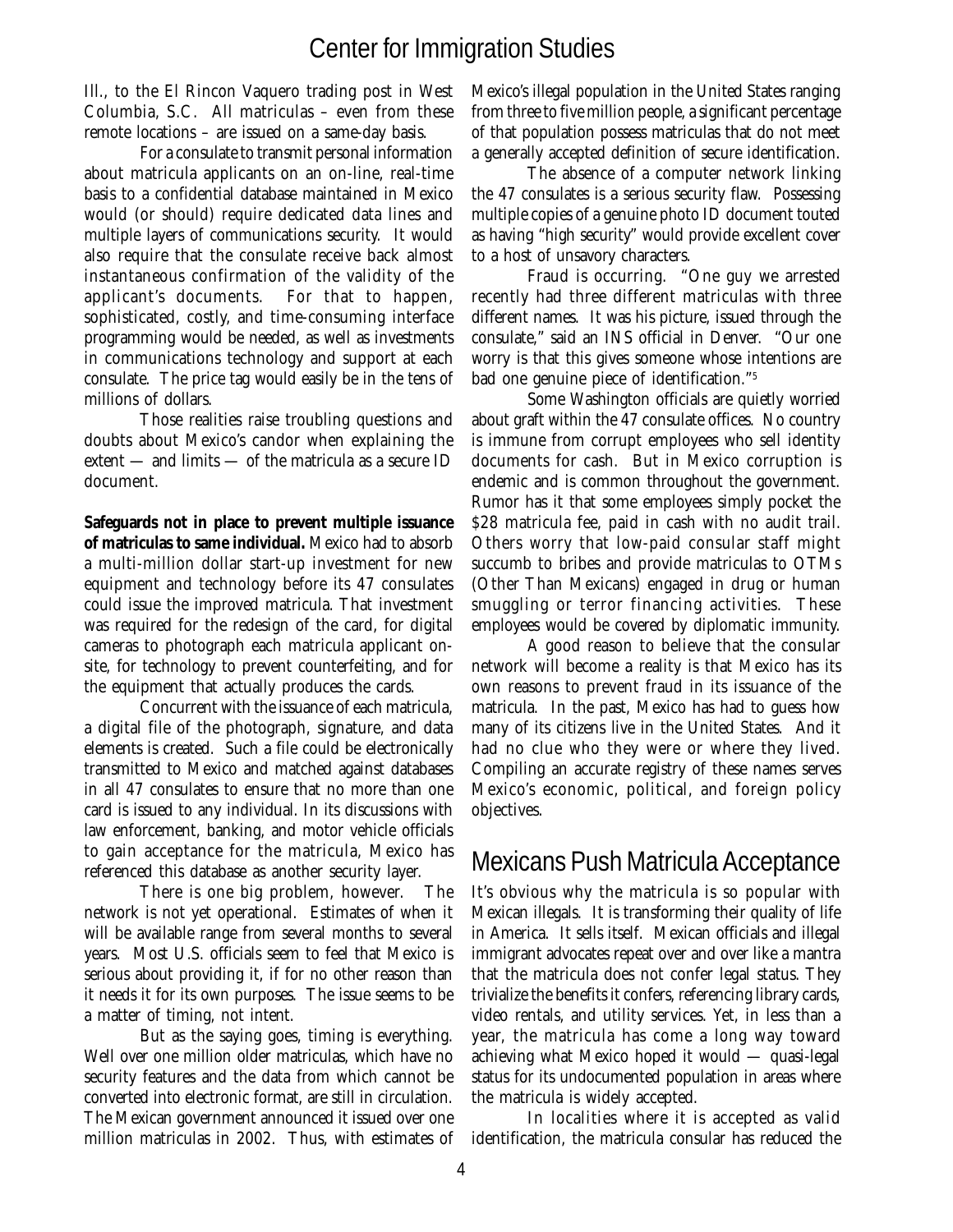chances that illegal Mexican aliens will be arrested and deported, given them entree to mainstream banking services, provided access to city and state services – and in 13 states gained them exactly the same driver's licenses as those carried by American citizens. (See sidebar.)

The matricula is just a laminated piece of paper. Its value derives from the fact that U.S. police departments, banks, local governments, and state motor vehicle bureaus voluntarily have agreed to accept it, no questions asked.

This is due to the brilliant propaganda campaign, conceived by Mexico's foreign ministry and executed by its 47 consulate offices, the largest diplomatic presence in the United States. Their plan is to gain widespread acceptance for the card throughout the United States. This involves consulate personnel traveling from city to town within their geographic region, calling on the mayor, police chief, local bank officials, motor vehicle bureaus, state legislators, etc., and urging them to accept the matriucla as official

identification. They speak at official meetings, court prominent community leaders, meet with the editorial boards of newspapers, and seize every opportunity given for media coverage.

Each small success is celebrated and announced to the local media. A scorecard is maintained in Washington and disseminated to the local consulate offices. Thus, a "win" with a local police chief in California can be cited by the consulate office in Georgia as evidence of the growing momentum to accept the matricula throughout the United States.

The results of this lobbying effort have been impressive. On December 30, the Mexican Foreign Ministry announced that in 2002 it had issued 1,040,934 matricula consulars to Mexicans in the United States. Approximately 64 percent were issued by 10 Mexican consulate offices in three border states — Arizona, California, and Texas — and in Chicago, which has the second largest Mexican population after Los Angeles. To date, 74 banks accept the matricula

as identification to open accounts. According to the Mexican government, the matricula also is accepted as official ID by more than 800 U.S. police departments and by 13 states to obtain a driver's license.<sup>6</sup>

## Matricula Shields Criminals

 At one level, it is hard to understand why 800 police forces would accept the matricula as acceptable ID, but it has a certain logic. In selling the matricula to the police, Mexican officials emphasize its security features, public safety, and human dignity. They make the point that illegal Mexican aliens in the community would be more likely to report crimes to the police if they did not fear doing so could lead to their deportation.

These arguments resonate with local police, whose principal job is to protect their community. The police department in Austin, Texas, was among the first to accept the matricula. $^7$  It did so because its own records indicated that Mexicans assumed to be illegal

| Matricula ID Transforms Life for Illegal Aliens                                                                                                                                                                                                                                                                     |
|---------------------------------------------------------------------------------------------------------------------------------------------------------------------------------------------------------------------------------------------------------------------------------------------------------------------|
| Can Legally Obtain Most Requested ID Card in the United States<br>Receive same driver's license as citizens (in 13 states)                                                                                                                                                                                          |
| <b>Reduced Risk of Arrest and Deportation</b><br>Police less likely to arrest; instead cite and release for minor violations<br>Lower chance of being fingerprinted<br>Reduced risk of background checks for past criminal acts<br>Lessen chance of crosscheck with INS for repeated border crossings               |
| Access to Banking Services, Credit Cards, and Home Mortgages<br>Open bank accounts<br>Obtain ATM cards for relatives living in Mexico<br>Leverage bank account to obtain credit cards<br>Obtain home mortgages by building credit history<br>Bank accounts lead to issuance of official U.S. ID number from the IRS |
| <b>Obtain City and State Services</b><br>Get hospital ID for medical services<br>Register for local health department services<br>Obtain marriage license<br>Apply for birth or death certificate<br>Enter government buildings<br>Receive resident discounts for city parks, etc.                                  |
| Diminished Difficulty of Living in the United States<br>Rent or buy homes and apartments (protection under fair housing laws)<br>Qualify for subsidized housing<br>Obtain telephone and utility services<br>Board airplanes                                                                                         |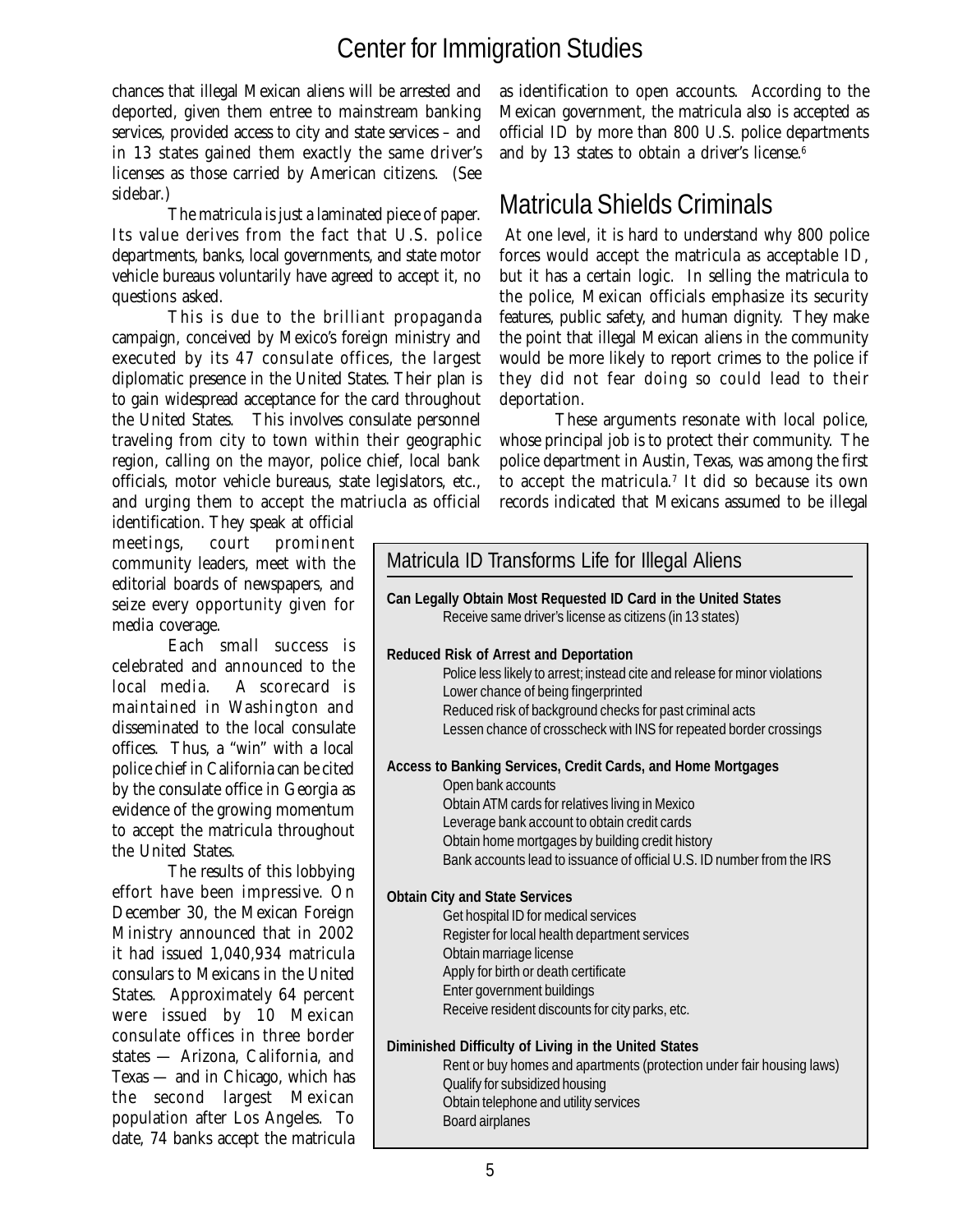It is a certainty that criminals, irrespective of their legal status, are in line when the consulate mobile offices arrive in their localities. Why not? The only requirement to receive the matricula is Mexican citizenship.

were subject to a disproportionately high level of crime, particularly robberies.

**Matricula reduces risk of arrest, jail, and deportation.** Police need to see identification even for minor infractions. If an individual has none, he or she must be taken to a police station and booked. It is a timeconsuming process and causes ill will within the community when, arguably, the offense is not a serious one. Immigrant advocates shrilly remind the media that local police are not responsible for enforcing federal immigration law. And some local police agree with this assertion. The assistant chief of police in Austin "acknowledged that some citizens have criticized the authorities' acceptance of the card. However, he noted, enforcing immigration law is a federal responsibility.<sup>8</sup>

But for the police to ignore federal immigration law is tantamount to subverting it. And that is exactly what has been happening since the Mexican government launched its full-court press to get local law enforcement officials to accept the matricula on a pari passu basis with U.S.-issued identification or valid passports.

In some localities, an illegal Mexican alien in possession of a matricula is being cited and released. Without a matricula, he or she would be taken to a police station, fingerprinted, and a background check run. Police would examine any papers in the suspect's possession to determine the person's identity. If their search gave them reason to believe the person was in possession of fraudulent documents, he or she would be charged with that crime, as well as the one that had brought them to the attention of the police in the first place. The individual's name and fingerprints would be run through criminal databases, which now include the INS list of over 300,000 aliens who absconded after being served with deportation notices. A large number of them are from Mexico.

While local police do not routinely notify the INS when an illegal alien is arrested, they apparently do so if a serious crime has been committed. Thus, they seem to be comfortable selectively enforcing federal immigration law.<sup>9</sup>

But in an increasing number of U.S. cities, towns, and villages, none of these activities are taking place. For any Mexican citizen who possesses one, and particularly for those here illegally, the matricula has become a shield that hides past or current criminal activity.

**Matricula available to hard-core criminals, no questions asked.** Given the free pass that local police are giving to matricula holders, it is a certainty that criminals, irrespective of their legal status, are in line when the consulate mobile offices arrive in their localities. Why not? The only requirement to receive the matricula is Mexican citizenship. No criminal background checks are run. It is an identity document, nothing else. But local law enforcement officials in the U.S., trying to cope with an influx of illegal Mexican aliens into their communities, have turned it into a sort of protection badge.

Criminality is rampant in Mexico and, inevitably, crosses our porous border. This is particularly true with drug smugglers. It is an unfortunate fact of life that illegal drugs are grown and manufactured in Mexico, trafficked by Mexicans, but used by Americans.

Within the last decade, Mexican drug traffickers have become major wholesalers throughout the United States of marijuana, heroin, cocaine, methamphetamine, and ecstasy. Their distribution hubs are expanding away from just border communities. According to a Drug Enforcement Administration official, "The southwest border isn't along the Rio Grande anymore. It's in Atlanta and North Carolina and Chicago and even Yonkers and New Rochelle."10

They like to work close to towns that provide easy highway access to big cities and where poor immigrant residents can be recruited as couriers. These "towns offer the cover of hard-working immigrants and a pool of potential recruits among the out of luck and unemployed. . . . From bases on the West Coast, Mexican traffickers have moved across the Northwest and Midwest, hiding among fruit pickers in Washington, resort workers in Colorado, and construction workers in Minnesota. . . .The Mexican traffickers are notably low profile, and police officers say the immigrant workers on whom they prey are similarly discreet."<sup>11</sup>

The vast majority of illegal Mexican aliens are not perceived to be "criminals," although they commit criminal acts like crossing our border without permission, engaging in identity theft, and using fake, stolen, or borrowed Social Security numbers to find work. While Americans who commit those crimes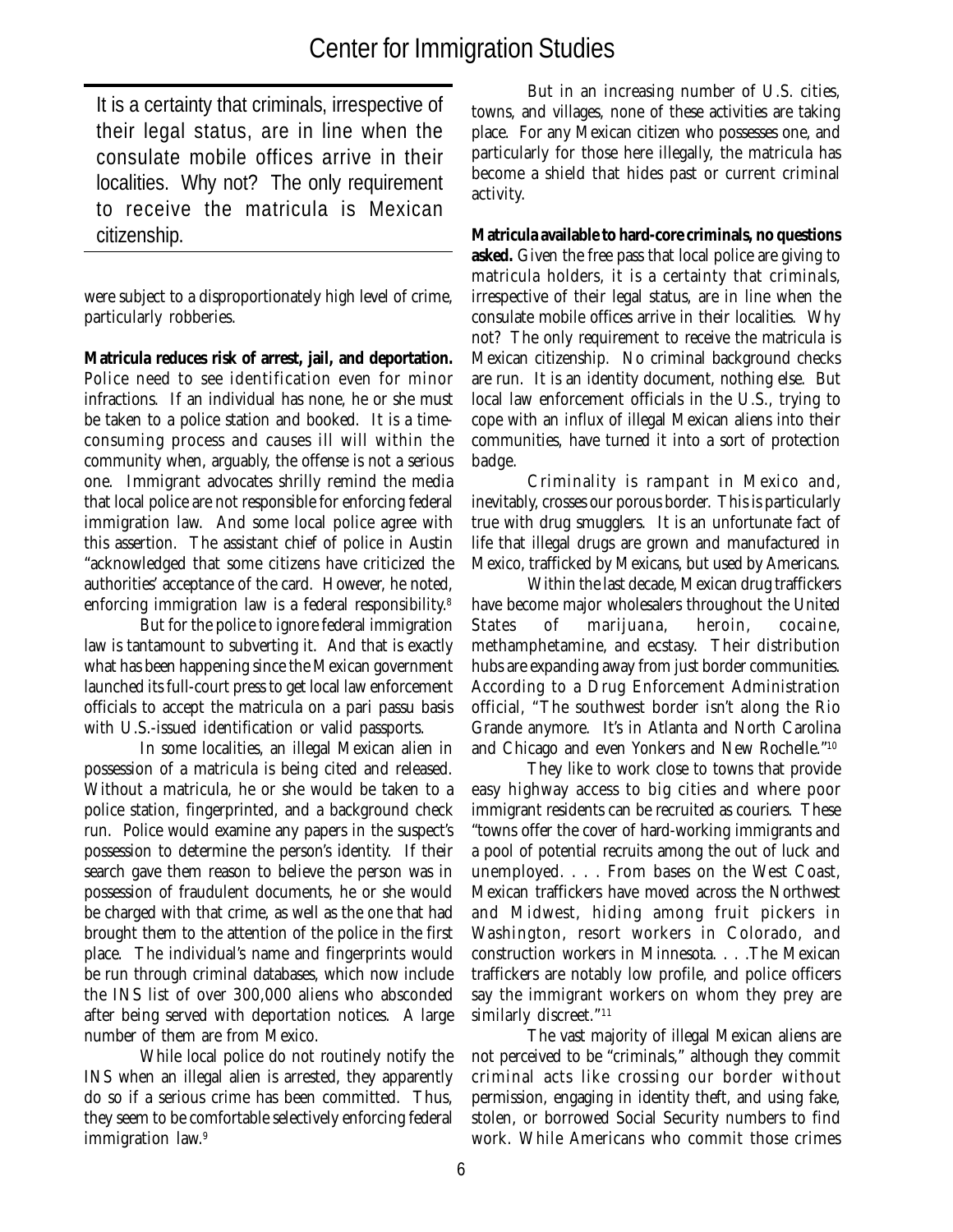would be arrested and prosecuted, there is great reluctance to do so in communities with large illegal populations because it could result in their deportation.

The matricula is compounding this problem and giving both illegals and local law enforcement a way to ignore this troubling reality.

## Mexico Lobbies Banks

Some Mexican illegals view a banking relationship as the most important tangible value of the matricula consular. For those who work off the books, it provides peace of mind to know they no longer are easy marks for thieves who prey on people who fear going to the police. For others, it makes cashing paychecks easier. Not only does it reduce the cost of sending money to their homes in Mexico, it provides these families with an ATM card, so they can withdraw only enough cash to meet their needs and keep the rest secure in a bank.

At first blush it seems almost impossible to believe that some of the largest and most prestigious banks in the country are knowingly offering accounts to Mexican illegal aliens. The reasons are complicated and encompass outreach to assist a minority community, perceived profits to be made from accessing a fast-growing new market, and even a way to increase the dollars remitted to Mexico, in the expectation that some will be allocated to economic development projects. But the most important reason is that neither banking regulators nor the U.S. Treasury Department have objected to opening banking accounts for Mexican illegals who use the matricula as their identification. In fact, a good case can be made that regulators and the Treasury Department have tacitly encouraged banks to do so.

The irony is that Mexican banks do not hold the matricula in high regard as an identity document. No major bank headquarters in Mexico lists the "matricula consular" among the several official identification documents they accept to start accounts. Perhaps recognizing that this revelation could be embarrassing, on July 1, 2002, the Mexican Ministry of Interior instructed regional offices of the National Migration Institute that full recognition and validity be authorized for the matricula consular for identification purpose and for entry into Mexico. As of December 30, 2002, the document was being accepted in 10 of Mexico's 33 states.<sup>12</sup>

**Remittances and economic development projects important to Mexico.** According to the Inter-American Development Bank, money sent home to Latin America and Caribbean countries from their nationals quadrupled in the last decade to \$23 billion in 2001.13 Given current migration patterns, this growth is expected to continue throughout the decade. This remittance phenomenon, combined with a concurrent decrease in U.S. foreign aid, has led the State and Treasury Departments to work jointly with the international development aid community to find ways to redirect some of the money to promote economic development in these impoverished nations.

This is a high priority for President Fox. Echoing concerns shared by the World Bank and the Inter-American Development Bank, he has lamented "that an overwhelming majority of immigrant dollars sent to Mexico were used to provide for the day-to-day survival of the poorest families. Little is saved. Even less is invested in projects that could stimulate economic growth. . . . Mr. Fox has expanded government programs that match, peso for peso, the money that immigrants send for public works projects in their home communities."14

Mexico received \$9.3 billion in remittances in 2001 but claims its citizens sent even more. The cost of money transfers gobbled up from 10 to 20 percent of the total amount remitted. The international economic aid community reasoned that large U.S. commercial banks could help decrease these high remittance-processing costs.

When Mexico approached large U.S. banks to discuss lowering the cost of remittances and accepting the matricula consular to open accounts tailored to poor Mexicans, it met a receptive audience at some institutions. It is likely that executives in retail banking would have noticed the Census projections that Hispanics would soon overtake blacks as the largest minority group in America and would welcome the opportunity to tap into a large new market. Similarly, since the late 1970s, U.S. regulators have required evidence that banks have made an effort to serve poor, minority communities within their market areas. This community development activity usually reports to the executive responsible for assuring that the bank receives satisfactory ratings from its regulators.

And some of those regulators, most notably the Federal Deposit Insurance Corporation and local Federal Reserve banks, perhaps responding to the unprecedented level of immigration in the 1990s, were concurrently sponsoring seminars about "financial literacy" for the "unbanked" in poor minority communities. The promised new "high security" matricula would provide an opportunity to open bank accounts for the largest immigrant group in the United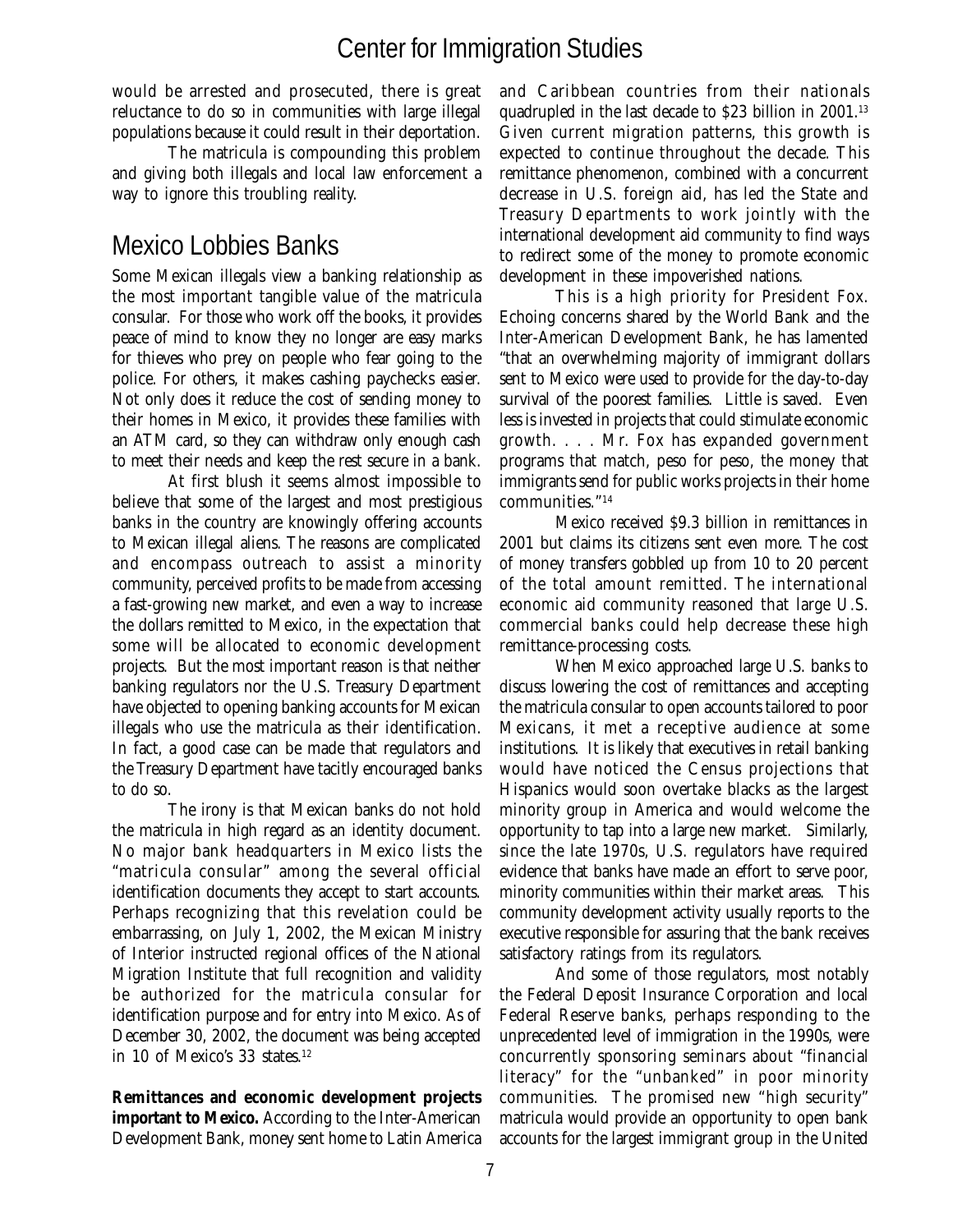States. Of course, since Mexicans legally in the United States already possessed the appropriate documentation to establish bank accounts, it was understood that only undocumented Mexicans would need the matricula. The timing was also fortunate because the Internal Revenue Service had started to issue the Individual Taxpayer Identification Number, which could serve as the second ID usually required by banks to fulfill their "know your customer" obligations.

**Internal Revenue Service gives Mexican illegals second ID needed to open bank accounts.** In 1996 the IRS, a division of the Treasury Department, began issuing Individual Taxpayer Identification Numbers to foreign nationals who were not eligible to receive a Social Security card as a way to encourage compliance with U.S. tax laws. A policy decision was made to make the ITIN available to illegal immigrants based on their "substantial presence" in the United States. In its publications, website, and forms, the IRS makes clear that the ITIN is "for tax purposes only." Perhaps because of its stated limited purpose, the IRS made little or no effort to authenticate the documents presented by foreign nationals to obtain the ITIN. Perhaps it did not feel it was necessary to do so, because the agency was knowingly giving them to illegal aliens.

This laxness led to a stampede of illegals from nations all around the world applying for ITINs. As of October 2002, over 5.5 million ITINs had been issued. But, strangely, only 1.5 million tax returns actually were filed using the ITIN number. It is assumed that the people who applied for the ITIN and do not file taxes are using it as official U.S. government identification to obtain driver's licenses, bank accounts, and government services. It is not known if ITINs are easily available to citizens of countries that harbor terrorists or to resident aliens appearing on the FBI's criminal database or to the more than 300,000 aliens who absconded after being served with deportation notices.15

The ITIN has been linked in media stories to the burgeoning popularity of the matricula. Banks need an official U.S. tax number to open an interest bearing account and, by definition, illegal aliens are not legally entitled to a Social Security number. So Mexican consulate staffs have been suggesting the ITIN as an acceptable alternative and, apparently, neither the banks nor the IRS raised objections. However, within the last three months, both the Treasury Department and IRS have thrown up strong warning signals that the ITIN cannot (or should not) be accepted as an identification document.

In its October 21, 2002, report to Congress, the Treasury Department said "the IRS does not employ rigorous identification verification procedures. For example, a foreign national can apply for an ITIN by mail or through an authorized ITIN Acceptance Agent, which is a person or entity authorized by the IRS to take applications."16

Similarly, on December 17, 2002, the IRS announced that henceforth applicants must submit documents proving their alien status and identity.17 It is unclear exactly how or if the IRS plans to use this information. It has a policy of shielding illegal immigrants from exposure to the INS, which has seemed to continue even though the USA Patriot Act explicitly calls for greater information sharing among government agencies, law enforcement, and the intelligence community.18

**U.S. Treasury gives banks comfort to accept the matricula.** A key factor influencing the banking community to accept the matricula is its belief that the U.S. Treasury Department has given its approval.<sup>19</sup> "Under section 326(b) of the USA Patriot Act, Congress directed that Treasury, in consultation with the federal functional regulators and other relevant agencies, study and provide recommendations for enhancing the ability of domestic financial institutions to verify the identity of foreign nationals."20

In its report to Congress, Treasury spelled out what type of information a financial institution may require from a non-U.S. person seeking to open an account: "The regulations state that financial institutions may accept one or more of the following: a U.S. taxpayer identification number; a passport number and country of issuance; an alien identification card number, *or the number and country of issuance of any other government-issued document evidencing nationality or residence and bearing a photograph or similar safeguard.*" (Italics added.)<sup>21</sup>

That sentence was followed by footnote 17. It was a shocker. "Thus, the proposed regulations do not discourage bank acceptance of the 'matricula consular' identity card that is being issued by the Mexican government to immigrants."

The intent of the USA Patriot Act of 2001, passed overwhelmingly by Congress in response to the 9/11 terrorist attacks, was to strengthen our homeland security. It addressed the issue of secure identification because the hijackers had obtained both Social Security numbers and driver's licenses. Especially in this context, it is difficult to comprehend why Treasury went out of its way to give approval to an identity card being offered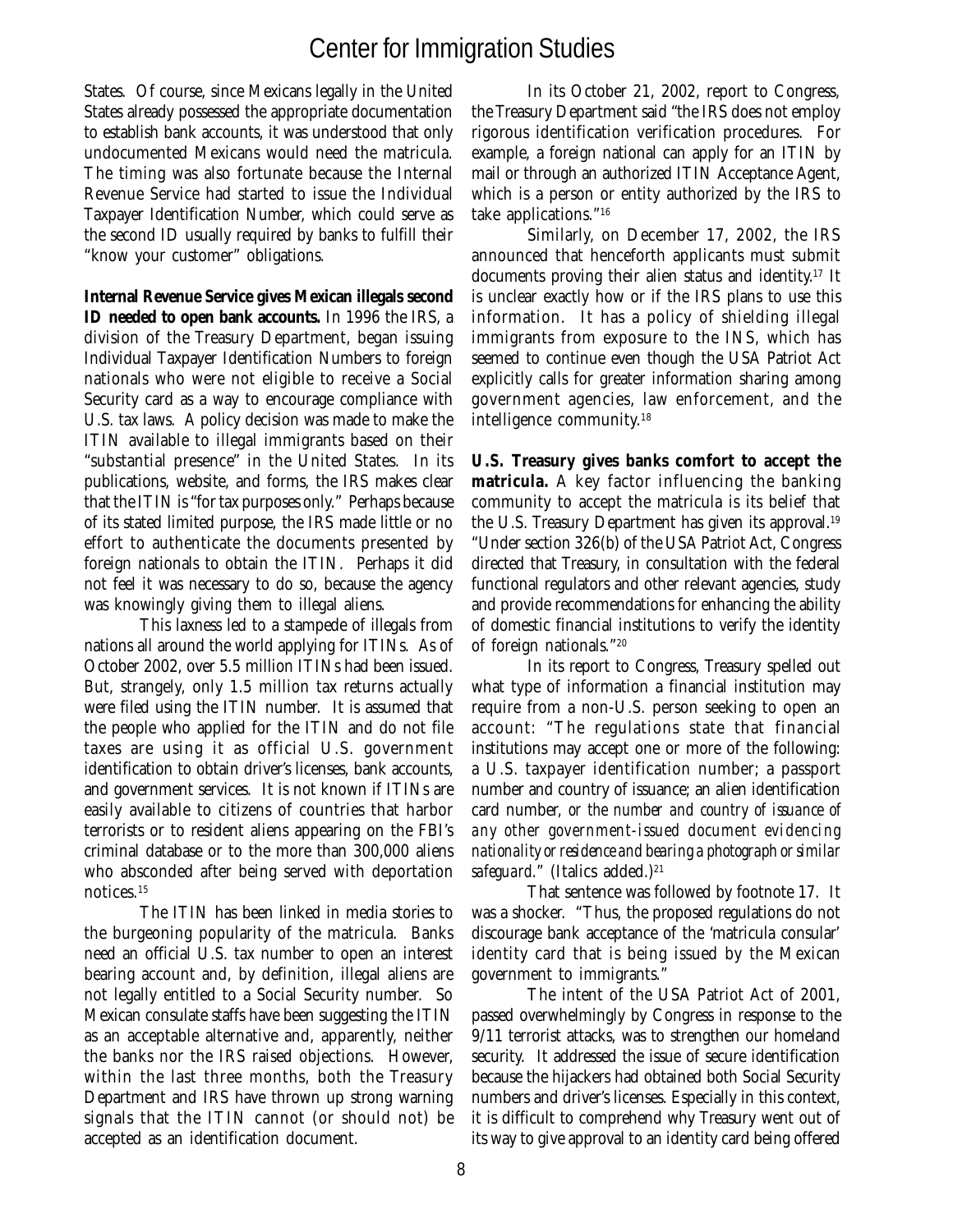by a single foreign government whose contiguous border is a matter of acute concern to the United States and whose nationals represent the majority of illegals within the United States.

#### Matricula Leads to a Drivers License

As we saw with the hijackers, illegal aliens of all nationalities prize a state-issued driver's license above all other identity documents because it serves as a domestic passport. It is the most widely accepted identity document in America and gains you access to places, services, and transportation. Once a Mexican has a driver's license, he or she could throw away their matricula. It would no longer be needed.

After 9/11, it was generally recognized that current state driver's license laws, regulations, and procedures are rife with loopholes and subject to political pressure. A number of states immediately took action to close administrative loopholes and introduce legislation to more tightly control the conditions under which foreign nationals illegally in the United States can obtain driver's licenses. Some states still openly subvert federal immigration law and issue licenses to illegal aliens. Their justification usually is a pragmatic one. Illegals are going to drive anyway to get to work, and it improves public safety if they pass a driver's test, know the rules of the road, and obtain insurance.

In trying to grapple with this issue, some state legislatures have suggested a compromise. Licenses would be issued to undocumented individuals but the front of the license would bear a message similar to "For driving purposes only." This resulted in torrents of criticism from immigrants and their advocates, charges of discrimination and racism and the pronouncement that driving is a basic human right. The bottom line is that illegal aliens want a driver's license precisely because it masks their illegal status.

**Two states with large undocumented populations resist lobbying and just say "No."** Although there is some dispute as to the actual number of states accepting the matricula as proof of identity to obtain a driver's license, Mexico says 13 states are doing so. Consulate officials are actively lobbying other states to either alter motor vehicle department regulations regarding acceptable identity documents for undocumented aliens or pass legislation that would explicitly permit acceptance of the matricula.

The new, improved matricula became available to residents of New York, New Jersey, and Connecticut in March 2002. The news was announced by the regional Mexican consul who said "The ideal would be if the matriculation card could gain points to obtain a driver's license in the tri-state area. . . . We are holding talks now with representatives from the departments of transportation of the three states."22

But New York's Department of Motor Vehicles refused to add the matricula to its list of approved identity documents to obtain a driver's license. "In other cities the validity of the Mexican ID card has prompted heated debates over whether recognition would amount to legitimization of illegal immigrants. New York politicians, however, rarely raise issues relating to the legal or illegal status of immigrants. Instead, the conversations in city and state offices over the Mexican ID have focused on the heightened concerns over security and identity fraud since the terrorist attacks."<sup>23</sup>

Similarly, in a year he was standing for reelection in the state with the largest Mexican population, California Governor Gray Davis showed political courage by vetoing legislation that would have granted licenses to illegal immigrants. He did so despite the fact that the legislation had been significantly revised to address concerns he had raised; "The bills would have allowed illegal immigrants to obtain licenses if they passed all driving tests, underwent criminal background checks, were applying for legal residency and could prove they were employed and had lived in California for at least 15 months in the last three years."24 The governor's veto message said, "the tragedy of September 11 made it abundantly clear that the driver's license is more than just a license to drive; it is one of the primary documents we use to identify ourselves."25

While this veto outraged many in the Hispanic community, not all opposed the governor's decision. Not only did the California Hispanic Chamber of Commerce subsequently endorse him for re-election, its president said her group had "similar concerns as to what the governor expressed. We agree with what he did." And others, such as the chairman of the Latino Journal's editorial board, expressed disappointment but said that it "wasn't a make-or-break issue" for his group.26

**Integrity of driver's licenses is a security matter.** States historically have protected their right to issue driver's licenses, and any federal attempt to interfere has been fiercely opposed. The Mexican government seems to understand this and is actively lobbying state legislatures to grant special dispensation to matricula cardholders from "proof of legal residence" requirements. This activity endangers homeland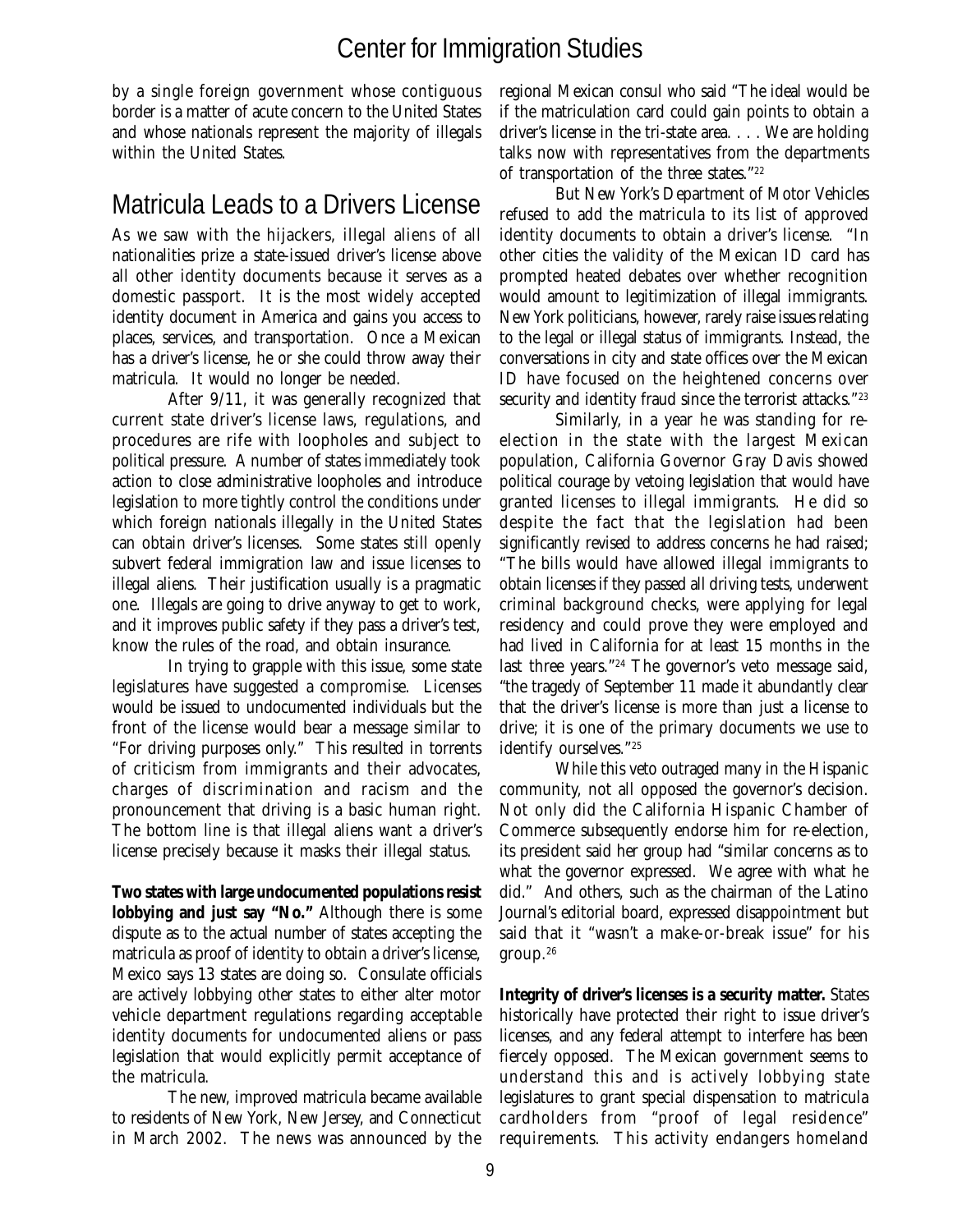Accepting a less than secure identity card from Mexico would be the functional equivalent of a quasi-amnesty for approximately 50 percent of our illegal population without any national debate on the merits and implications of that action.

security because today the state driver's license, with all its weaknesses, is the most accepted American identity document. It is a prime example of the almost non-existent interior enforcement of our immigration laws that states would even consider issuing it to illegal aliens.

The American Association of Motor Vehicle Administrators (AAMVA) is helping states develop national standards with respect to driver's licenses' appearance, data content, and security requirements. Cards would be made more tamper-proof and consideration is being given to including a biometric identifier, such as a fingerprint or retinal scan. There would also be a uniform set of standards regarding the documents needed to prove identity, residency, and legal status of non-citizens. Identity documents would be verified electronically with appropriate federal agencies. Similarly, to ensure that no individual holds more than one valid driver's license at a time, a computer link would give states access to each other's driver databases.<sup>27</sup>

Several congressional bills were introduced in 2002 that addressed different aspects of the integrity of America's identity documents. They didn't move out of committee, so there was no public debate on the merits. Past congressional efforts to tighten document security in part by linking databases have been fiercely opposed by a coalition of civil libertarians, data privacy groups, states rights advocates, and libertarians concerned with government intrusion. Current sentiment seems to lean toward letting state motor vehicle departments, AAMVA, and organizations such as the National Governors Association and the National Conference of State Legislatures try to reach consensus on uniform issuance and card security standards. If that is accomplished, the next issue would be how best to implement those standards. One option would be federal legislation.

The specter of the Mexican government heavily lobbying state motor vehicle departments and state legislatures to accept the matricula as a valid identity document is energizing those discussions.

## Institutionalized Illegality

No one disputes that Mexico has a right to issue the matricula consular and maintain a registry of its citizens living in other nations. What is in dispute is the wisdom of American institutions and governmental entities accepting as official identification a foreign government's document, the purpose of which is to make it easier for their nationals to reside in the United States illegally. This issue extends beyond the immediate example of Mexico and the matricula and must be considered in terms of precedent-setting policy for treatment of other foreign governments who wish to do the same for their illegal populations.

Within the last month, these concerns have been raised by members of Congress in letters sent to the Secretary of State and the Treasury Department and by the Governor of Colorado, who asked a Mexican consul general to explain her office's lobbying efforts on behalf of the matricula. Similarly, concerned citizens' organizations have become more vocal at the local level, explaining U.S. immigration law as regards illegal aliens and pointing out legal risks localities may run by subverting those laws.

The reason why we find ourselves addressing the far-reaching implications of the matricula issue is an almost total lack of interior enforcement of our immigration laws. This has resulted in an illegal population of nine million people — 40 percent are visa overstayers and 60 percent crossed our borders without permission. Of the latter group, the vast majority are Mexicans.

The matricula issue has starkly highlighted the dangers inherent in this benign neglect. Immigrant advocates, politicians, and businesses seeking cheap labor have been successful in blurring the distinction between legal and illegal immigration. But it is a distinction the American people find easy to make, as evidenced by numerous public opinion polls spanning many years.

Accepting a less than secure identity card from Mexico would be the functional equivalent of a quasiamnesty for approximately 50 percent of our illegal population without any national debate on the merits and implications of that action.

Accepting a less than secure identity card from any country further erodes our ability and incentive to control which foreign nationals can enter and live permanently in the U.S. It has profound implications for future immigration policy and evolving policies regarding homeland security.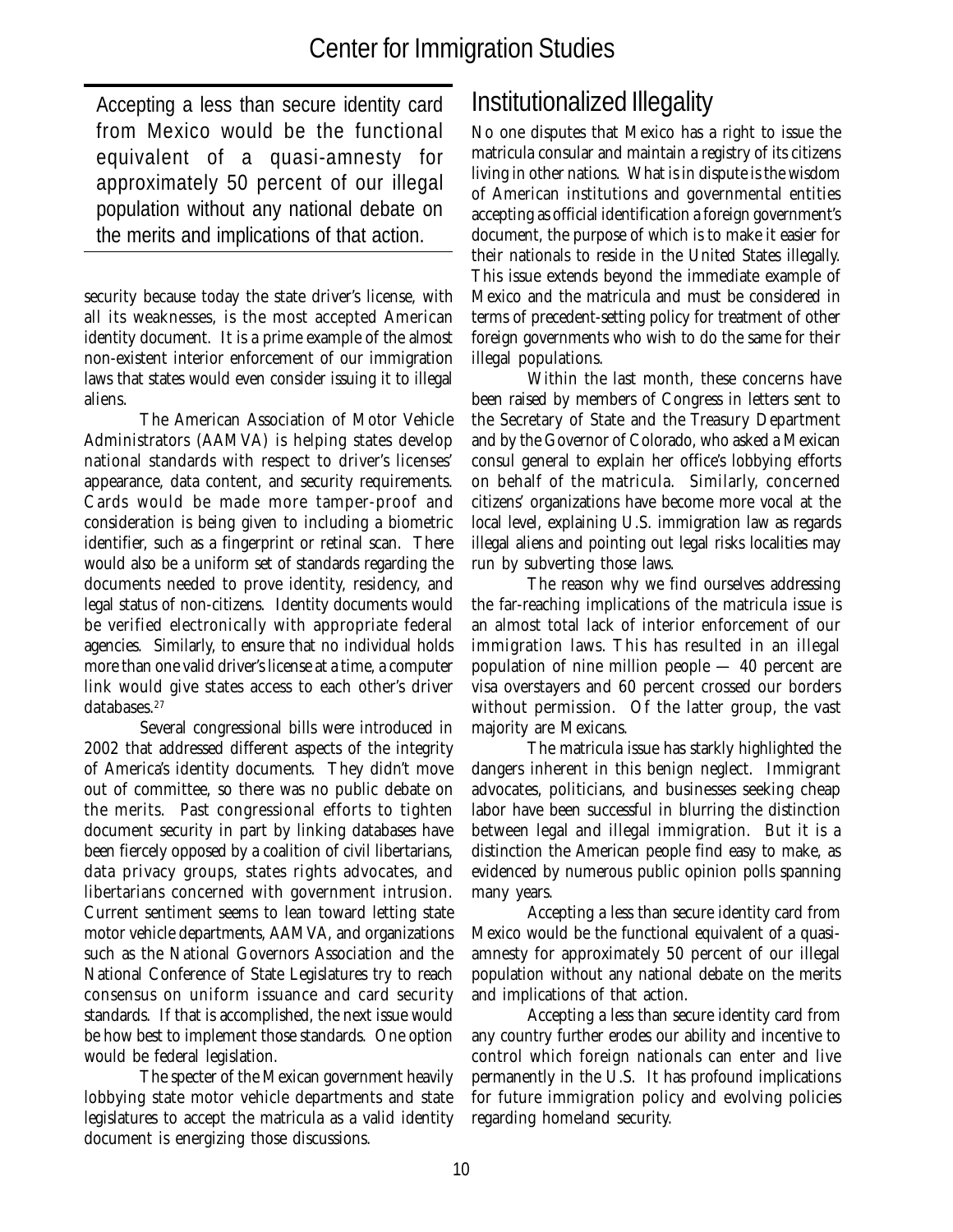#### End Notes

1 "New ID Helps Mexicans Come Out of the Shadows," *El Diario,* March 20, 2002.

2 Olson, David, "Matricular consular helps new residents prove identity, obtain services, *The News and Observer* (Raleigh, NC), August 12, 2002.

3 Giovine, Patricia, "Gov't urges migrants to stop using fake identities," *Agencia EFE,* November 21, 2002.

4 "Migrants to U.S. are a major resource for Mexico," *The New York Times,* March 25, 2002; Sachs, Susan, "Citing security, New York rejects Mexican ID cards," *The New York Times,* December 28, 2002.

5 Riley, Michael, "Mexican ID cards caught in growing debate," *Denver Post*, October 10, 2002.

6 "Mas de un million 40 mil matriculas consulares expedidas en Estados Unidos en 2002," *Secretaria de Relaciones Exteriores,* Comunicado de prensa No. 282/ 02, 30 de diciembre de 2002.

 $^\tau$  Sheridan, Mary Beth, "An entry card for immigrants," *The Washington Post,* July 26, 2002; pg. B1.

8 "An entry card for immigrants," op.cit.

9 Iwasaki, John, "Mexicans in the U.S. get that second piece of I.D," *The Seattle Post-Intelligencer,* December 7, 2002.

<sup>10</sup> Golden, Tim, "Mexican Drug Dealers Turning U.S. Towns Into Major Depots," *The New York Times,* November 16, 2002.

<sup>11</sup> "Mexican Drug Dealers Turning U.S. Towns into Major Depots," op.cit.

12 "Mas de un million 40 mil matriculas consulares expedidas en estados unidos en 2002," op. cit.

13 Gamboa, Suzanne, "Report: Migrants Sent Home \$23B," *Star Tribune,* November 22, 2002.

14 Thompson, Ginger, "Migrants to U.S. are a major resource for Mexico," *The New York Times,* March 25, 2002.

<sup>15</sup> Dinerstein, Marti, "Giving Cover to Illegal Aliens: IRS Tax ID Numbers Subvert Immigration Law," CIS *Backgrounder,* November 2002. http://www.cis.org/ articles/2002/back1202/html

16 http://www.ustreas.gov/press/releases/reports/ sec326breport.final.pdf

<sup>17</sup> "IRS makes changes to individual taxpayer identification number (ITIN) application," *Internal Revenue Service,* News Release, IR-02-139 (17 Dec 2002.

<sup>18</sup> "Giving Cover to Illegal Aliens: IRS Tax ID Numbers Subvert Immigration Law," op.cit.

19 Gori, Graham, "A card allows U.S. banks to aid Mexican immigrants," *The New York Times,* July 6, 2002.

<sup>20</sup> "Treasury Department Issues USA PATRIOT Act Report to Congress," *Office of Public Affairs, Treasury Department,* PO-3567, October 22, 2002.

21 http://www.ustreas.gov/press/releases/reports/ sec326breport.final.pdf

<sup>22</sup> "New ID Helps Mexicans Come out of the Shadows," op.cit.

<sup>23</sup> "Citing Security, New York Rejects Mexican ID Cards," op.cit.

24 Vogel, Nancy and Dan Morain, "No Licenses for Illegal Immigrants: Davis vetoes measure despite vows of support, citing national security, as he faces deadline for legislation in his first term," *The Los Angeles Times,* October 1, 2002.

25 http://www.governor.ca.gov/govsite/msdocs/ press\_release/L02\_246\_AB\_60\_and\_ SB\_804\_veto\_message.doc

26 Talev, Margaret and Kevin Yamamura, "Davis defends driver's license veto," *The Sacramento Bee,* October 19, 2002. http://www.sacbee.com/content/ politics/story/4856842p-5870062c.html

<sup>27</sup> Dinerstein, Marti, "America's Identity Crisis: Document Fraud is Pervasive and Pernicious," CIS *Backgrounder*, April 2002. http://www.cis.org/articles/ 2002/back302.html